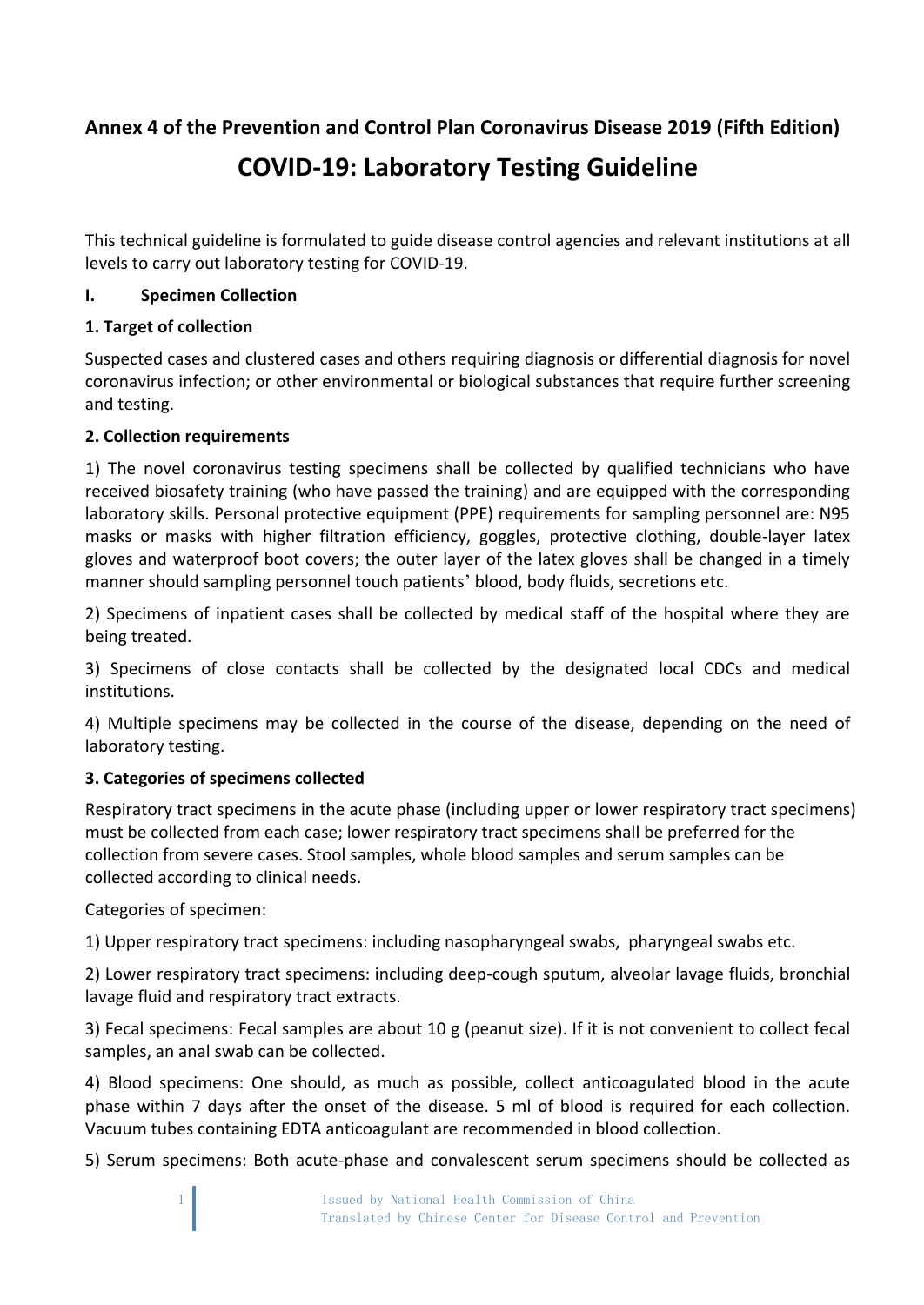much as possible. The first serum specimen should be collected as soon as possible (preferably within 7 days after the onset of illness), and the second specimen should be collected during 3-4 weeks after the onset of illness. 5 ml of blood is required for each specimen and vacuum tubes without anticoagulant are recommended. Serum specimens are mainly used for measuring antibodies, rather than nucleic acid testing.

### **4. Methods of specimen collection and processing**

1) Nasopharyngeal swab: The sampler gently holds the person's head with one hand, the swab in another, insert the swab via nostril to enter, slowly get deep along the bottom of the lower nasal canal. Because the nasal canal is curved, do not force too hard to avoid traumatic bleeding. When the tip of the swab reaches the posterior wall of the nasopharyngeal cavity, rotate gently once (pause for a moment in case of reflex cough), then slowly remove the swab and dip the swab tip into a tube containing 2-3ml virus preservation solution (or isotonic saline solution, tissue culture solution or phosphate buffer), discard the tail and tighten the cap.

2) Pharyngeal swab: the sampled person first gargles with normal saline, the sampler immerses the swabs in sterile saline (virus preservation solution is not allowed to avoid antibiotic allergies), holds the head of the sampled person up slightly, with one's mouth wide open, making a sound "ah" to expose the lateral pharyngeal tonsils, insert the swabs, stick across the tongue roots, and wipe both sides of the pharyngeal tonsils with pressure at least 3 times, then wipe on the upper and lower walls of the pharynx for at least 3 times, and dip the swabs in a tube containing 2-3ml storage solution (or isotonic saline solution , tissue culture solution or phosphate buffer solution), ), discard the tail and tighten the cap. The pharyngeal swabs can also be placed in the same tube together with the nasopharyngeal swab.

3) Nasopharyngeal or respiratory tract extract: Extract mucus from the nasopharynx or extract respiratory secretions from the trachea with a collector connected to a negative-pressure pump; insert the head of the collector into the nasal cavity or trachea, turn on the negative pressure, rotate and slowly withdraw the head of the collector, collect the extracted mucus, and rinse the collector once with 3 ml of sampling solution (a pediatric catheter connected to a 50-ml syringe may be used as an alternative to the collector).

4) Deep cough sputum: Ask the patient to cough deeply, and collect the sputum coughed up in a 50 ml screw-capped plastic tube containing 3 ml of sampling solution. If the sputum is not collected in the sampling solution, 2-3 ml of the sampling solution can be added into the tube before testing, or add sputum digestive reagents of equal volume of sputum.

| ormaia or storage maia for spatam aigestric reagents. |                   |
|-------------------------------------------------------|-------------------|
| Ingredients                                           | Per Bottle        |
| Dithiothreitol                                        | 0.1g              |
| Sodium chloride                                       | 0.78 <sub>g</sub> |
| Phosphorus chloride                                   | 0.02 <sub>g</sub> |
| Disodium hydrogen phosphate                           | 0.112g            |
| Potassium dihydrogen phosphate                        | 0.02 <sub>g</sub> |
| Water                                                 | 7.5ml             |
| pH 7.4 $\pm$ 0.2(25 $^{\circ}$ C)                     |                   |

Formula of storage fluid for sputum digestive reagents:

Dilute the storage solution to 100 ml with deionized water before use. Sputum can also be treated with a phosphate buffer containing 1 g/L of protease K in an equal volume of sputum.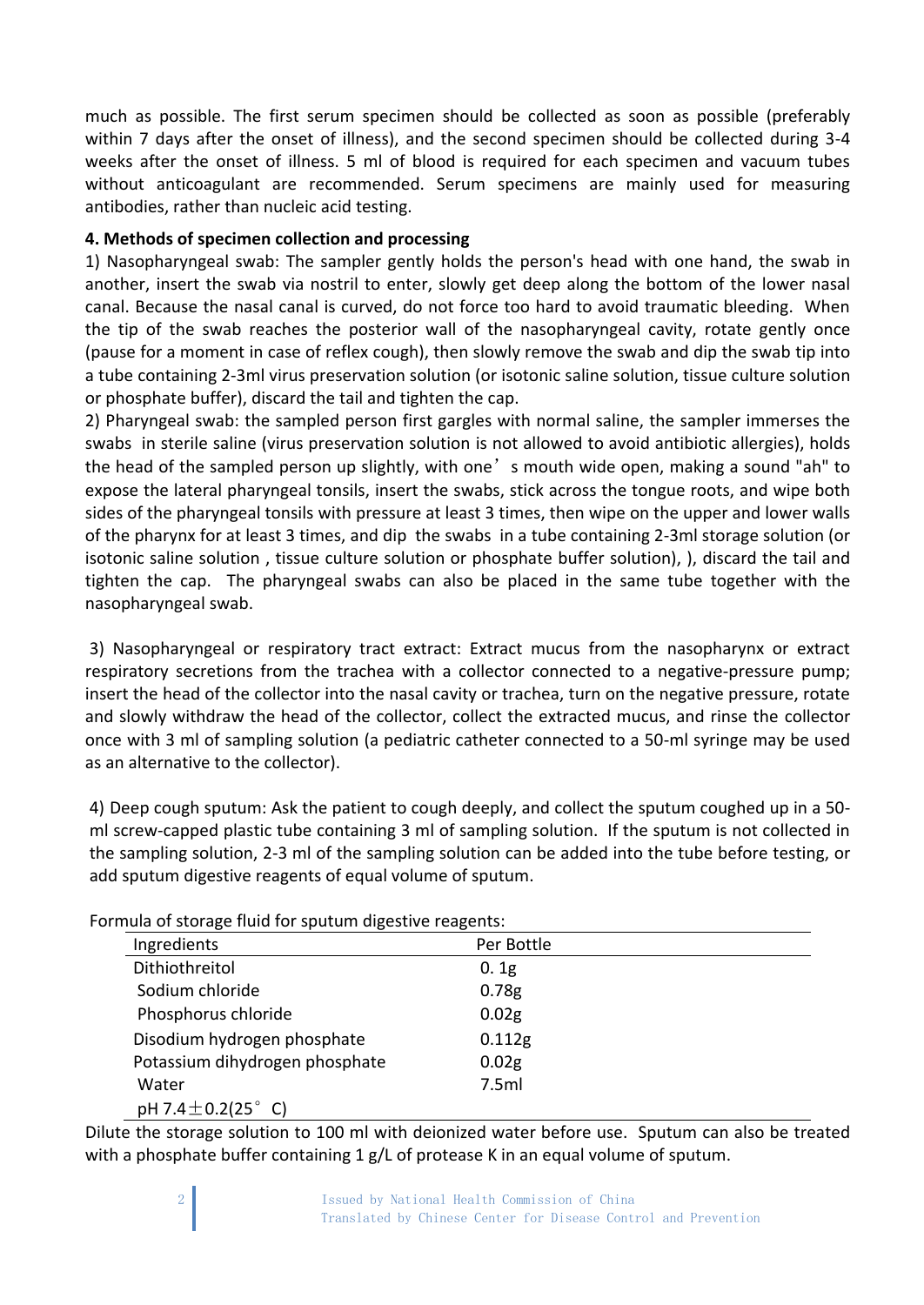5) Bronchial lavage fluid: Insert the head of the collector into the trachea (about 30cm deep) from the nostril or the tracheal insertion part, inject 5 ml of physiological saline, turn on the negative pressure, rotate the head of the collector and slowly withdraw it. Collect the extracted mucus and rinse the collector once with the sampling solution (a pediatric catheter connected to a 50-ml syringe may be used as an alternative to the collector).

6) Alveolar lavage fluid: After local anesthesia, insert a bronchoscope through the mouth or nose, pass through the pharynx into the branch of the right middle lobe or the lingular segment of the left lung, and insert the tip into the bronchial branch opening; slowly add sterilized physiological saline through the biopsy hole of the bronchoscope, with 30-50 ml of saline each time, 100-250 ml in total, 300 ml at most.

7) Fecal specimen: Take 1ml sample treatment solution, pick up a little sample about the size of a soybean and add it into the tube, gently blow for 3-5 times, set aside at room temperature for 10 minutes, centrifuge at 8,000rpm for 5 minutes, absorb the supernatant for detection.

Fecal specimen treatment solution can be prepared in-house by the laboratory: 1.211g tris, 8.5g sodium chloride, 1.1 g calcium chloride anhydrous or 1.47g calcium chloride containing crystalline water, dissolved into 800 ml deionized water, with the pH adjusted to 7.5 with concentrated hydrochloric acid and replenishing with deionized water to 1000 ml.

Stool suspensions can also be prepared using HANK's solution or other isotonic saline solution, tissue culture solution or phosphate buffer solution. If the patient has diarrhea symptoms, collect 3-5 ml of stool specimen, gently blow and mix, centrifuge it at 8,000rpm for 5 minutes, absorb the supernatant to reserve for use.

8) Anal swab: Gently insert the disinfectant cotton swab into the anus for 3-5cm in depth, then gently rotate and pull out, immediately put the swab into a 15-ml screw-capped sampling tube containing 3-5ml virus preservation solution, discard the tail and tighten the tube cover.

9) Blood samples: it is recommended to use vacuum blood vessels containing EDTA anticoagulant to collect 5ml of blood samples. Nucleic acid extraction should be performed on whole blood or plasma according to the type of nucleic acid extraction reagent selected. For plasma separation, the whole blood should be centrifuged at 1,500 to 2,000 rpm for 10 minutes, and the supernatant will be collected in a in sterile plastic tubes with screw cap.

10) Serum specimen: Collect a 5-ml blood specimen with a vacuum negative-pressure blood collection tube. Keep the specimen at room temperature for 30 minutes, centrifuge it at 1,500- 2,000 rpm for 10 minutes, and collect the serum in a sterile plastic tube with screw cap.

Other materials: To be collected in a standardized manner in accordance with design requirements.

## **5. Specimen packaging**

Collected specimens shall be packaged separately in a biosafety cabinet of a BSL-2 laboratory.

1) All specimens should be placed in an airtight freeze-tolerant sample collection tube of appropriate size, with a screw cap and a gasket inside. The sample number, category, name and sampling date should be indicated on the outside of the container.

2) Specimens kept in an airtight container should be sealed in a plastic bag of appropriate size, with each bag containing one specimen. The specimen packaging requirements must meet the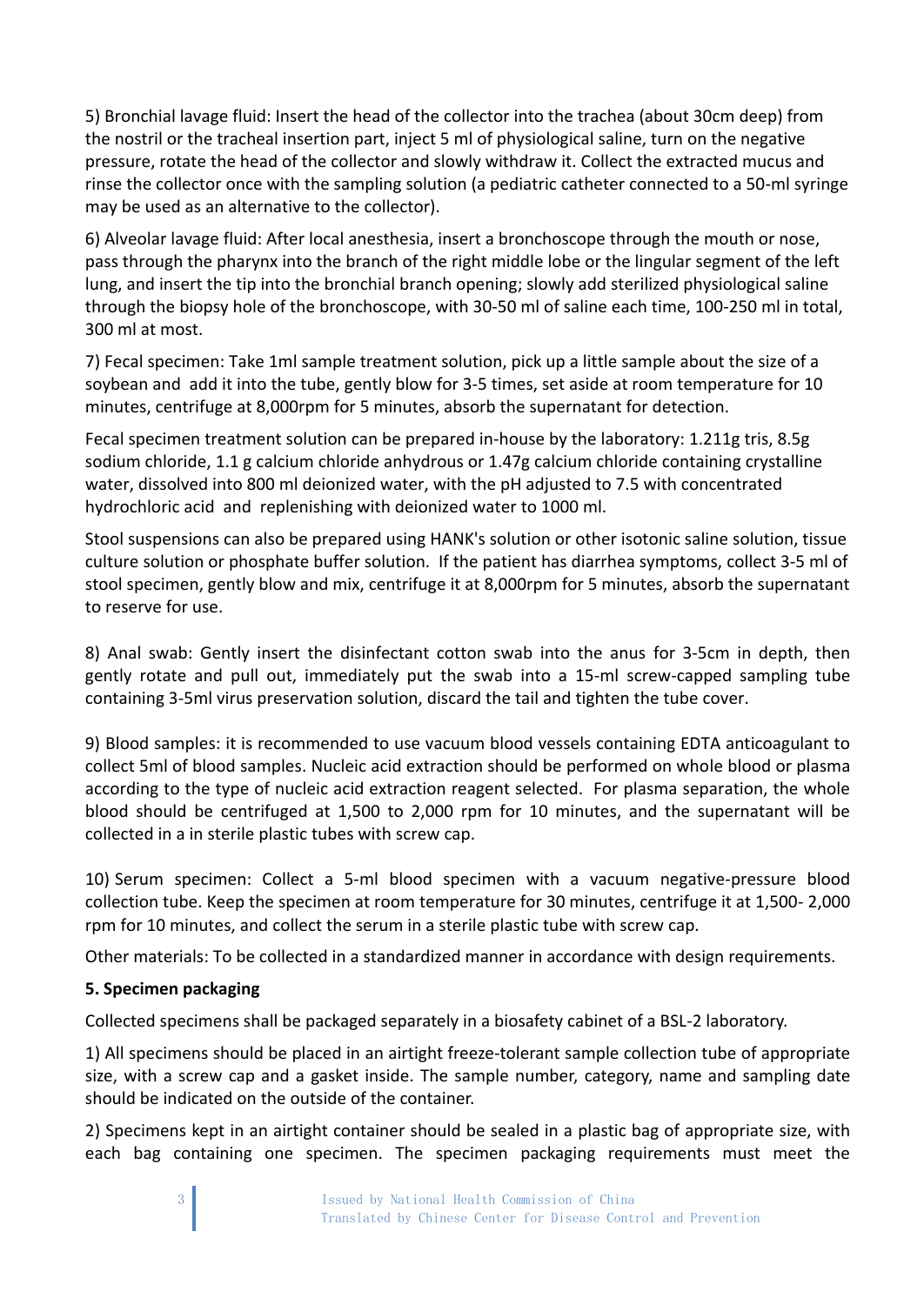corresponding standards of the *Technical Regulations for the Safe Transport of Dangerous Goods by Air*.

3) Prior to transportation, external specimens shall undergo the three-layer packaging applicable to Category A and Category B infectious substances based on the categories of the specimens.

## **6. Specimen preservation**

Specimens for virus isolation and nucleic acid detection purposes should be tested as soon as possible. Specimens to be tested within 24 hours can be stored at 4  $\degree$ C; those that cannot be tested within 24 hours should be stored at -70 °C or below (specimens may be temporarily stored in -20 °C refrigerators in the absence of -70 °C storage condition). Serum can be stored at 4 °C for 3 days and below -20 °C for a longer period. A special depot or cabinet is required to store specimens separately. Repeated freeze-thaw cycles during specimen transportation should be avoided.

## **7. Specimen submission and examination**

Collected specimens should be sent to laboratories as soon as possible. Dry ice and other refrigeration methods are recommended for the preservation of specimens to be transported over long distances.

## 1) Submission of specimens

Specimens of cluster cases in each province (autonomous region, municipality directly under the central government) shall be submitted to the National Institute for Viral Disease Control and Prevention (NIVDC) under China CDC for testing and review, with the specimen submission form attached (see Appendix).

2) Pathogen and specimen transportation

2.1) Domestic transport

Novel coronavirus strains or other potentially infectious biological substances are subject to the packaging instructions for Category A substances assigned to UN2814, and the PI 602 of the *Technical Instructions For The Safe Transport of Dangerous Goods by Air (Doc 9284)* issued by ICAO; environmental samples, assigned to UN3373, shall be transported in Category B packaging in accordance with the PI 650, *Doc 9284*; one may refer to the aforementioned standards for specimens to be transported in other modes of transportation.

A *Permit of Transport* is required for the transportation of the novel coronavirus strains or other potentially infectious substances, according to the *Transport Regulations on the Highly Pathogenic Microorganism (Virus) Strains and Specimens that are Pathogenic to Humans (Order No. 45, former Ministry of Health)*.

## 2.2) International transport

Standard packaging shall be applied to novel coronavirus strains or samples to be transported internationally, with relevant procedures handled in accordance with the *Provisions on the Administration of the Health Quarantine of Entry/ Exit Special Articles* as well as relevant national and international requirements.

## 2.3) Management of strains and samples

Novel coronavirus strains and samples should be managed by designated personnel, with the source,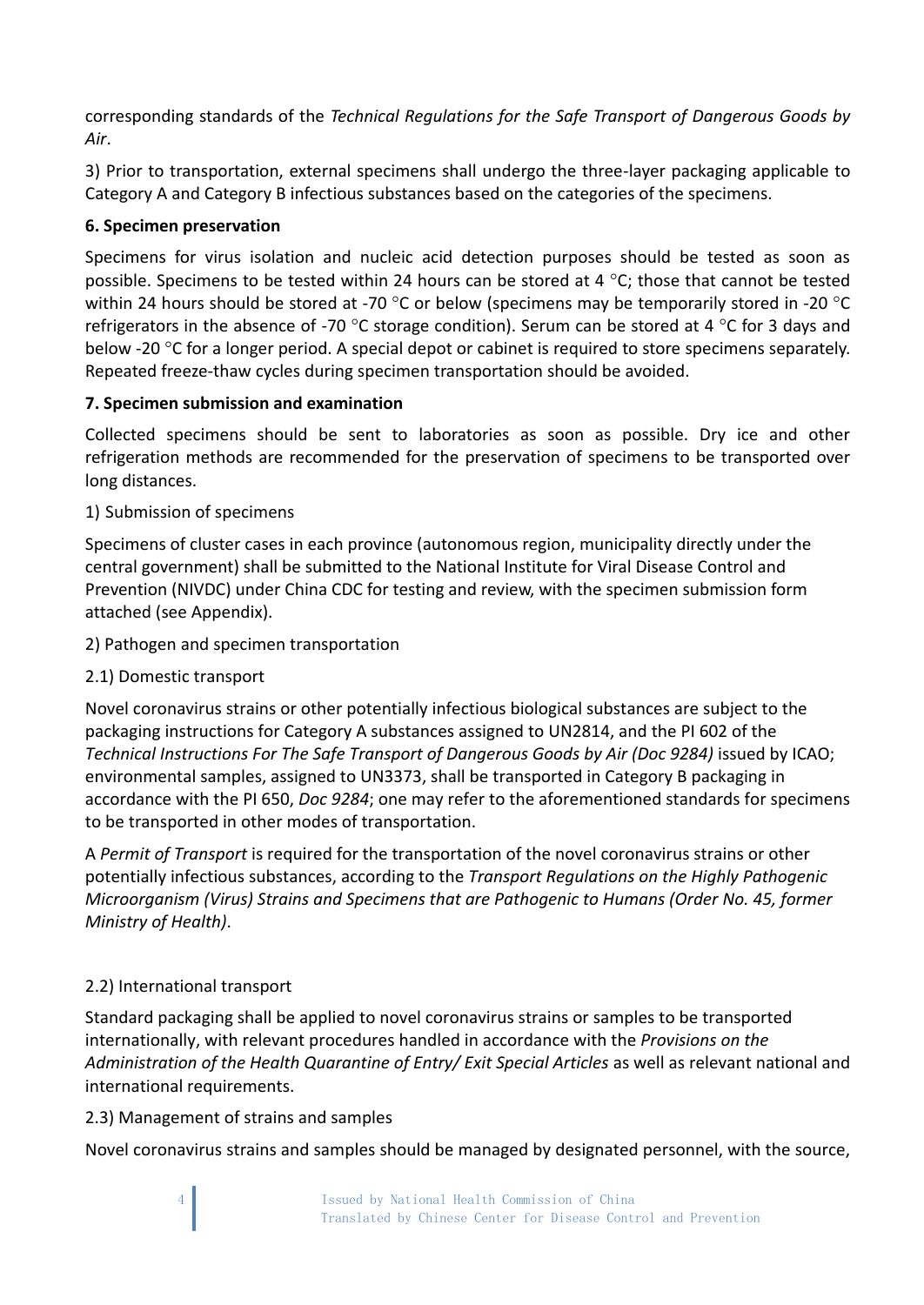category, quantity and registration number of the strains and samples recorded accurately. Effective measures should be adopted to ensure the security of the strains and samples. Efforts should be made to prevent the misuse, malicious use, theft, robbery, loss, and leakage of the strains and samples.

#### **II Laboratory testing of the novel coronavirus**

The conventional testing method for novel coronavirus infection is real-time fluorescence-based RT-PCR assays. Any test of the novel coronavirus must be performed in a laboratory with appropriate conditions by personnel trained in relevant technical safety skills. The nucleic acid detection method introduced in this guideline mainly targets at open reading frame 1ab (ORF lab) and nucleocapsid protein (N) in the novel coronavirus genome.

To confirm a case as positive in the laboratory, one of the following criteria shall be met:

1. The real-time fluorescence-based RT-PCR assay of the novel coronavirus in the same specimen shows that the two targets, ORF1ab and Protein N, are both positive. In case of the result showing positive for one target, then samples shall be re-collected for another test. If it is still positive for a single target, it is determined to be positive.

2. The real-time fluorescence-based RT-PCR assay of two types of specimens show one single target positive at the same time, or one target positive in two samples of the same type, it could be determined as positive.

Negative nucleic acid results cannot rule out novel coronavirus infections. Factors leading to false negatives shall be precluded, including: poor qualities of samples, for instance the respiratory tract samples in the oropharynx and other parts; samples collected too early or too late; samples that are improperly stored, transported or processed; technical reasons such as virus mutations, PCR inhibition, etc.

## **III. Real-Time fluorescence-based RT-PCR assay of the novel coronavirus nucleic acid**

#### **1. Purpose**

To standardize the procedure of testing the novel coronavirus nucleic acid with the real-time fluorescence-based RT-PCR assay, ensuring correct and reliable test results.

#### **2. Scope**

Applicable to the real-time fluorescent RT-PCR assay of the novel coronavirus nucleic acid.

#### **3. Responsibilities**

Testing personnel: testing the samples in accordance with this guideline.

Reviewing personnel: reviewing whether the test operations are standardized and whether test results are accurate or not.

Department head: comprehensively managing the department and reviewing test reports.

#### **4. Sample reception and preparation**

Reviewing the name, sex, age, number, and test items of the sample to be tested; indicate any abnormalities of the testing samples; testing samples shall be stored in a -70 °C refrigerator.

#### **5. Test items**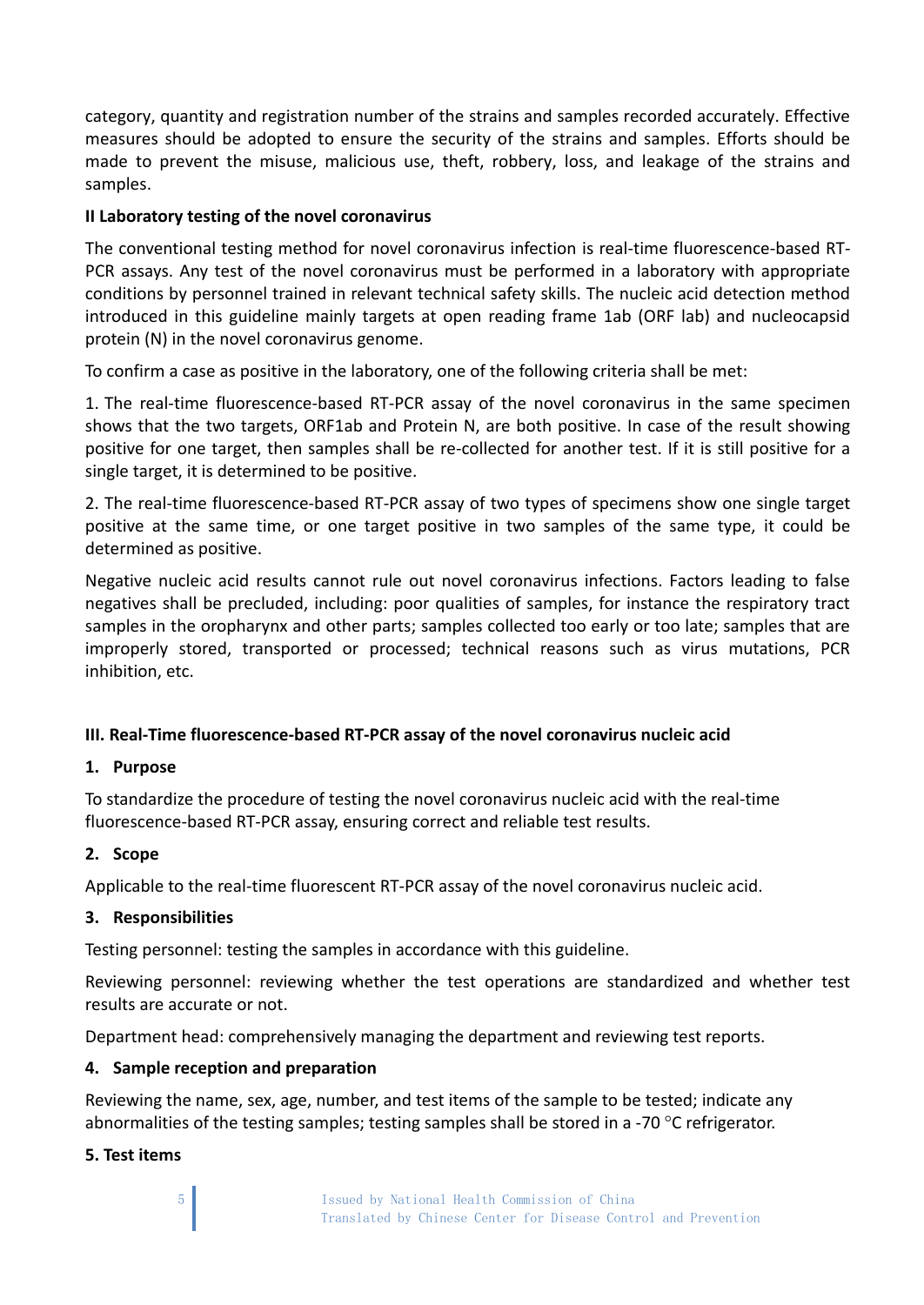(1) Novel coronavirus nucleic acid assay (real-time fluorescence-based RT-PCR assay)

Primers and probes targeting the ORF1ab and N gene regions of the novel coronavirus are recommended.

Target 1 (ORF1ab):

Forward primer (F): CCCTGTGGGTTTTACACTTAA

Reverse primer (R): ACGATTGTGCATCAGCTGA

Fluorescent probe (P): 5'-FAM-CCGTCTGCGGTATGTGGAAAGGTTATGG-BHQ1-3'

Target 2 (N):

Forward primer (F): GGGGAACTTCTCCTGCTAGAAT

Reverse primer (R): CAGACATTTTGCTCTCAAGCTG

Fluorescent probe (P): 5'-FAM-TTGCTGCTGCTTGACAGATT-TAMRA-3'

For nucleic acid extraction and real-time fluorescence-based RT-PCR reaction system and reaction conditions, refer to kit instructions of the manufacturers concerned.

(2) Judgment of results

Negative: no Ct value or Ct value $\geq 40$ .

Positive: Ct value <37.

Gray zone: Repeated experiments are recommended should Ct value range between 37 and 40. If the Ct value reads <40 and the amplification curve has obvious peaks, the sample should be considered being tested positive, otherwise it should be considered as negative.

Note: If a commercial kit is used, the instructions provided by the manufacturer shall prevail.

## **IV. Biosafety requirements for pathogen experiments**

According to the biological features, epidemiological characteristics, clinical data and other available information concerning the novel coronavirus, the pathogen shall be temporally managed as Category B pathogens and microorganisms based on its hazards. Specific requirements are listed as follows:

## **1. Viral culture**

Viral culture refers to operations such as virus isolation, culture, titration, neutralization test, purification of live virus and its protein, lyophilization of virus, and recombination test to produce live virus. The above operations should be performed in a biosafety cabinet of a BSL-3 laboratory. When viral medium is used to extract nucleic acid, the addition of lysing agent or inactivating agent must be performed under the same level of laboratory and protective conditions as viral culture. Laboratories shall report to the National Health Commission for approval and obtain relevant qualifications before carrying out the corresponding activities.

## **2. Animal infection experiment**

Animal infection experiment refers to operations such as infecting animals with live viruses, sampling of infected animals, processing and testing of infectious samples, special test for infected animals, disposal of infected animal excrement, etc., which should be performed in a biosafety cabinet of a BSL-3 laboratory. Laboratories shall report to the National Health Commission for approval and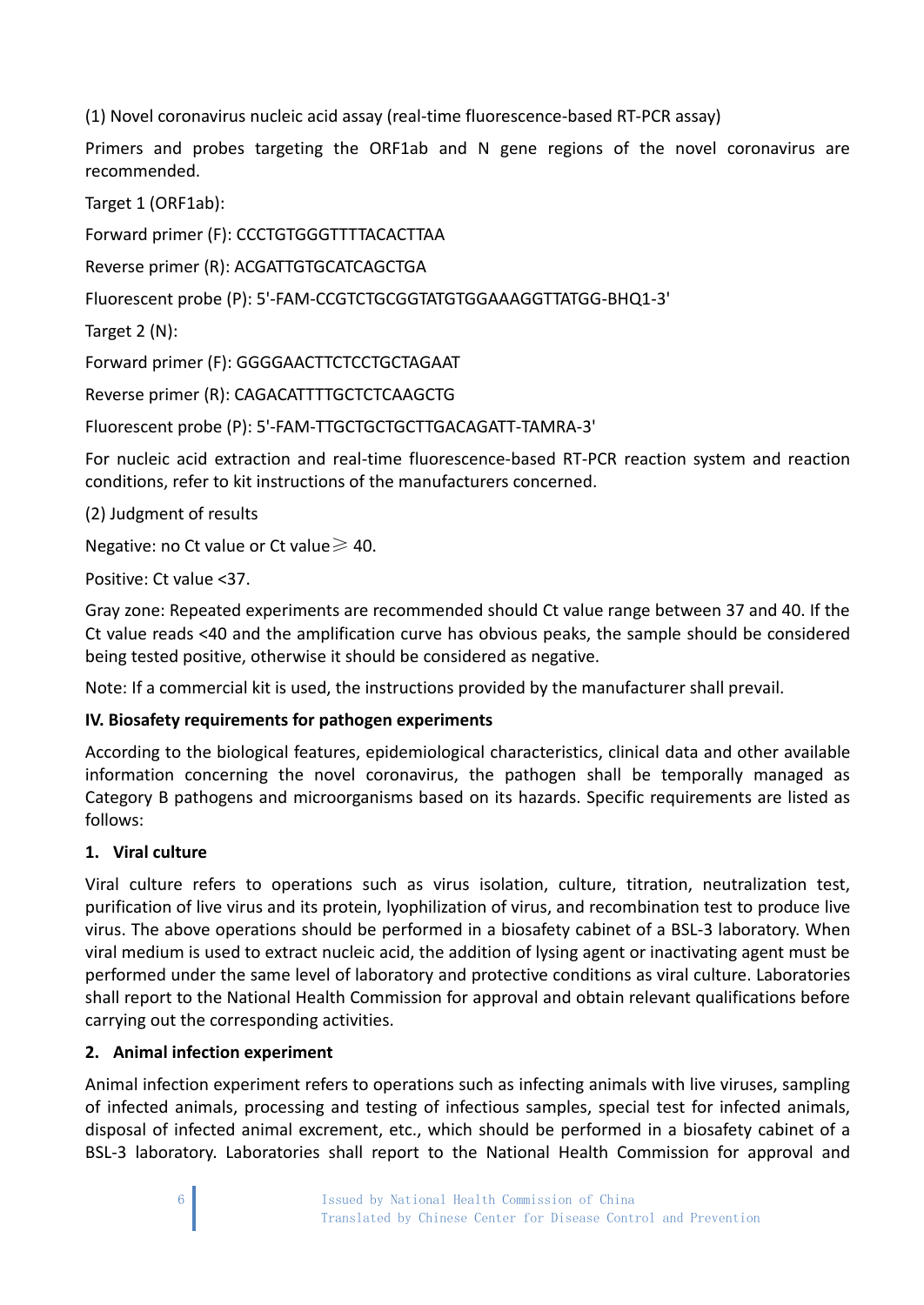obtain relevant qualifications before carrying out the corresponding activities.

## **3. Operation of uncultured infectious substances**

The operation of uncultured infectious substances refers to viral antigen detection, serological testing, nucleic acid extraction, biochemical analysis, inactivation of clinical samples and other operations performed on uncultured infectious substances before inactivation through a reliable method. The operation should be performed in a BSL-2 laboratory, with personal protective equipment subject to BSL-3 laboratory protection requirements.

## **4. Operation of inactivated substances**

After reliable inactivation of infectious substances or live viruses, operations such as nucleic acid testing, antigen testing, serological testing and biochemical analysis should be performed in a BSL-2 laboratory. Molecular cloning and other operations not involving live pathogenic viruses may be carried out in a BSL-1 laboratory.